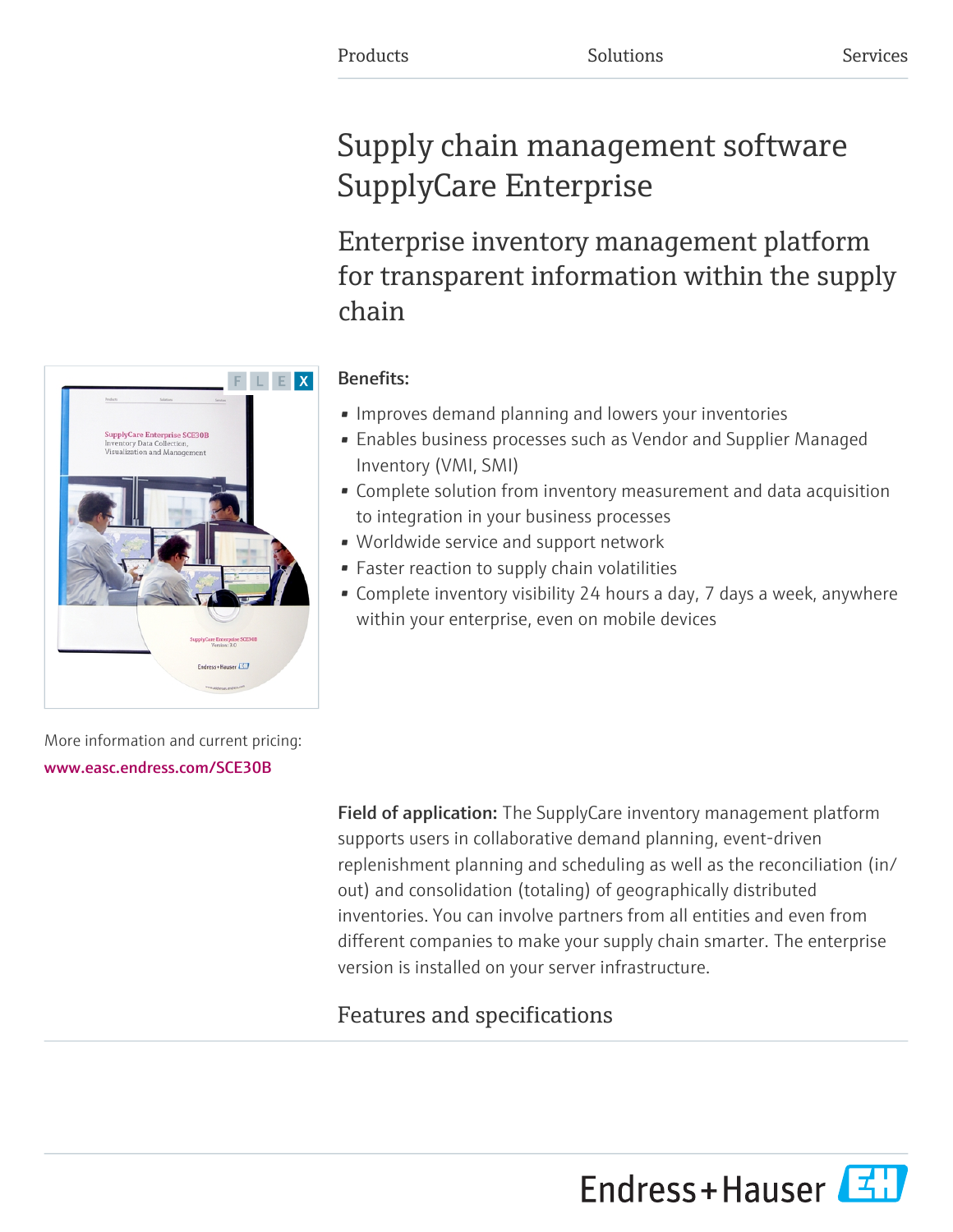#### Software **Measuring principle**

Inventory Management Solutions

#### Application Task

Data acquisition Data management Process monitoring & visualization

#### Field of Application

SupplyCare Enterprise SCE30B is a web-based operating program for the indication and monitoring of levels of e.g. tanks and silos spread all over the world.

#### Operating systems

Windows 7 ® (Professional 64) Windows 10<sup>®</sup> (Enterprise) Windows Server 2012 ® (Standard 64) R1 Windows Server 2012 ® (Standard 64) R2 Windows Server 2016 (Standard) Windows Server 2019 (Standard)

#### Processor type

4 cores, 3 GHz or better

#### Main memory

8 GB (free memory)

#### Hard-disk capacity

50 GB for full installation, depending on database size

#### Monitor resolution, display

1280 x 800 (Desktop), application can also be used on mobile devices

#### Interfaces

Business System via IMS Middleware Web Browser